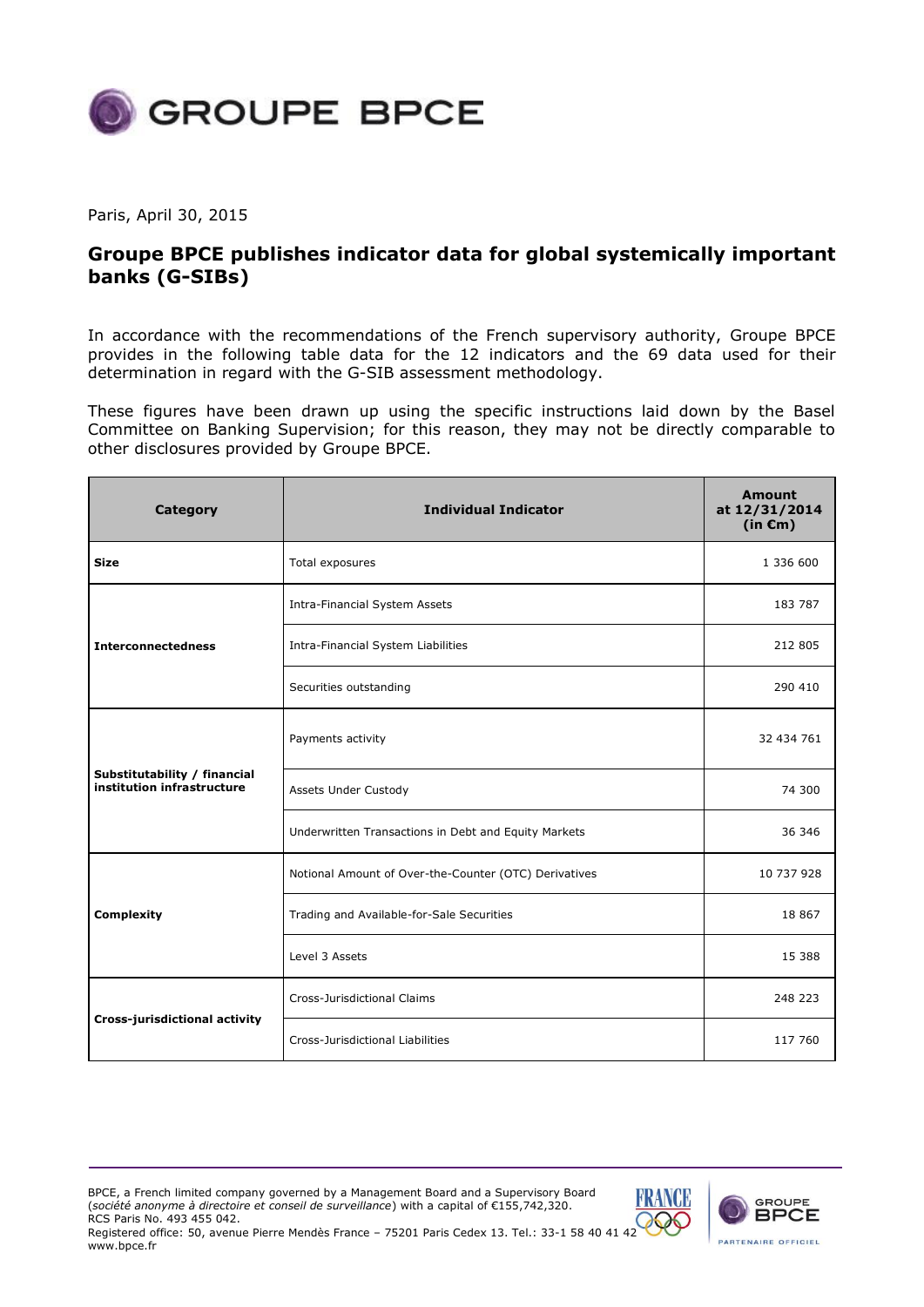## GROUPE BPCE

| <b>Section</b>                    |                         |              | G-SIB | Data                                                                                                    | <b>Amount</b><br>at 12/31/2014<br>(in $\epsilon$ m) |
|-----------------------------------|-------------------------|--------------|-------|---------------------------------------------------------------------------------------------------------|-----------------------------------------------------|
|                                   |                         | a            | 1012  | Counterparty exposure of derivatives contracts - Method 1                                               | 25 050                                              |
|                                   |                         | b            | 1013  | Gross value of securities financing transactions (SFTs)                                                 | 121 721                                             |
|                                   |                         | C            | 1014  | Counterparty exposure of SFTs                                                                           | 4 5 3 6                                             |
|                                   |                         | d            | 1015  | Other assets                                                                                            | 967 611                                             |
|                                   |                         | (1)          | 1016  | Securities received in SFTs that are recognised as assets                                               |                                                     |
|                                   |                         | e            | 1017  | Total on-balance sheet items                                                                            | 1 118 918                                           |
|                                   |                         | f            | 1018  | Potential future exposure of derivative contracts - Method 1                                            | 23 514                                              |
|                                   |                         | g            | 1019  | Notional amount of off-balance sheet items with a 0% CCF                                                | 16 562                                              |
|                                   |                         | (1)          | 1020  | Unconditionally cancellable credit card commitments                                                     | 9 9 7 4                                             |
|                                   |                         | (2)          | 1021  | Other unconditionally cancellable commitments                                                           |                                                     |
| Total<br>exposure                 | $\overline{2}$          | h            | 1022  | Notional amount of off-balance sheet items with a 20% CCF                                               | 24 902                                              |
|                                   |                         | j.           | 1023  | Notional amount of off-balance sheet items with a 50% CCF                                               | 84 750                                              |
|                                   |                         | j            | 1024  | Notional amount of off-balance sheet items with a 100% CCF                                              | 13 222                                              |
|                                   |                         | k            | 1025  | Total off-balance sheet items                                                                           | 153 973                                             |
|                                   |                         | (1)          | 1026  | On-balance sheet assets                                                                                 | 70 178                                              |
|                                   |                         | (2)          | 1027  | Potential future exposure of derivatives contracts                                                      | 119                                                 |
|                                   |                         | (3)          | 1028  | Unconditionally cancellable commitments                                                                 |                                                     |
|                                   |                         | (4)          | 1029  | Other off-balance sheet commitments                                                                     | 1 1 1 3                                             |
|                                   |                         | (5)          | 1030  | Investment value in the consolidated entities                                                           |                                                     |
|                                   |                         | m            | 1031  | Regulatory adjustments                                                                                  | 7 701                                               |
|                                   |                         | $\mathbf{o}$ | 1032  | Total exposures indicator (e+k+l1+l2+l3+l4-l5-m)                                                        | 1 336 600                                           |
|                                   |                         | a            | 1033  | Funds deposited with or lent to other financial institutions                                            | 55 720                                              |
|                                   |                         | A.1          | 1034  | Certificates of deposit                                                                                 |                                                     |
|                                   |                         | b            | 1035  | Undrawn committed lines extended to other financial institutions                                        | 31 956                                              |
|                                   |                         | C.1          | 1036  | Secured debt securities                                                                                 | 1 2 3 1                                             |
|                                   |                         | C.2          | 1037  | Senior unsecured debt securities                                                                        | 5 8 3 4                                             |
|                                   | 3                       | C.3          | 1038  | Subordinated debt securities                                                                            | 929                                                 |
| Intra-                            |                         | C.4          | 1039  | Commercial paper                                                                                        |                                                     |
| <b>Financial</b><br><b>System</b> |                         | C.5          | 1040  | Stock (including par and surplus of common and preferred shares)                                        | 2 8 6 4                                             |
| <b>Assets</b>                     |                         | C.6          | 1041  | Offsetting short positions in relation to the specific stock holdings<br>included in item 3c(5)         |                                                     |
|                                   |                         | d            | 1042  | Net positive current exposure of securities financing transactions<br>with other financial institutions | 56 482                                              |
|                                   |                         | e            |       | Over-the-counter derivatives with other financial institutions that<br>have a net positive fair value : |                                                     |
|                                   |                         | (1)          | 1043  | Net positive fair value (include collateral held if it is within the                                    | 17 204                                              |
|                                   |                         | (2)          | 1044  | master netting agreement)<br>Potential future exposure                                                  | 11 566                                              |
|                                   |                         | f            | 1045  | Total intra-financial system assets                                                                     | 183787                                              |
| Intra-<br><b>Financial</b>        | $\overline{\mathbf{4}}$ | a            | 1046  | Deposits due to depository institutions                                                                 | 38 260                                              |
|                                   |                         |              |       |                                                                                                         |                                                     |
|                                   |                         | b            | 1047  | Deposits due to non-depository financial institutions                                                   | 46 088                                              |
|                                   |                         | c            | 1048  | Undrawn committed lines obtained from other financial institutions                                      | 67 459                                              |
|                                   |                         | d            | 1049  | Net negative current exposure of securities financing transactions<br>with other financial institutions | 22 734                                              |
| System<br><b>Liabilities</b>      |                         | e            |       | Over-the-counter derivatives with other financial institutions that<br>have a net negative fair value : |                                                     |
|                                   |                         | (1)          | 1050  | Net negative fair value (include collateral provided if it is within the<br>master netting agreement)   | 26 235                                              |
|                                   |                         | (2)          | 1051  | Potential future exposure                                                                               | 12 0 29                                             |
|                                   |                         | g            | 1052  | <b>Total intra-financial system liabilities</b>                                                         | 212 805                                             |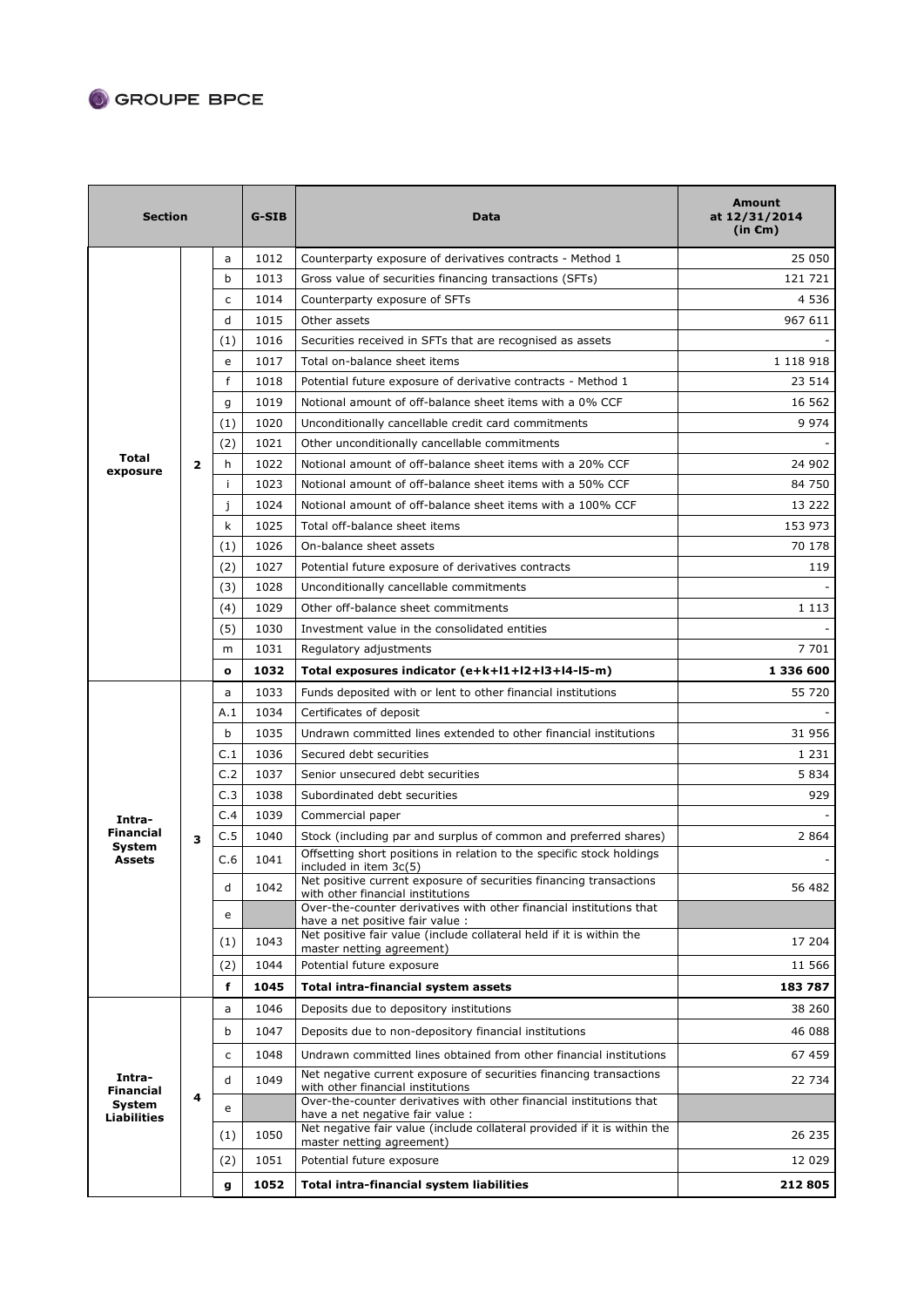## GROUPE BPCE

| <b>Section</b>                                             |                         | G-SIB        | <b>Data</b> | Amount<br>at 12/31/2014<br>$(in \infty)$                                                                                  |            |
|------------------------------------------------------------|-------------------------|--------------|-------------|---------------------------------------------------------------------------------------------------------------------------|------------|
| <b>Securities</b><br>outstanding                           |                         | a            | 1053        | Secured debt securities                                                                                                   | 103 502    |
|                                                            |                         | b            | 1054        | Senior unsecured debt securities                                                                                          | 114 749    |
|                                                            |                         | c            | 1055        | Subordinated debt securities                                                                                              | 14 876     |
|                                                            |                         | d            | 1056        | Commercial paper                                                                                                          | 10 104     |
|                                                            | 5                       | e            | 1057        | Certificates of deposit                                                                                                   | 42 313     |
|                                                            |                         | f            | 1058        | Common Equity                                                                                                             | 4 8 6 7    |
|                                                            |                         | g            | 1059        | Preferred shares and any other forms of subordinated funding not<br>captured in item 5.c                                  |            |
|                                                            |                         | j.           | 1060        | Secured outstanding indicator (sum 5.a à 5.g)                                                                             | 290 410    |
|                                                            |                         | a            | 1061        | Australian dollars (reported in AUD)                                                                                      | 689 850    |
|                                                            |                         | b            | 1062        | Brazilian real (reported in BRL)                                                                                          | 1          |
|                                                            |                         | $\mathsf{C}$ | 1063        | Canadian dollars (reported in CAD)                                                                                        | 240 032    |
|                                                            |                         | d            | 1064        | Swiss francs (reported in CHF)                                                                                            | 1 332 124  |
| <b>Payments</b>                                            |                         | e            | 1065        | Chinese yuan (reported in CNY)                                                                                            | 268        |
| made in the<br>reporting                                   |                         | f            | 1066        | Euros (reported in EUR)                                                                                                   | 14 062 117 |
| year                                                       | 6                       | q            | 1067        | Pound sterling (reported in GBP)                                                                                          | 2 795 528  |
| (exluding<br>intragroup                                    |                         | h            | 1068        | Hong Kong dollars (reported in HKD)                                                                                       | 235 043    |
| payments)                                                  |                         | Ť            | 1069        | Indian rupee (reported in INR)                                                                                            | 11         |
|                                                            |                         | j            | 1070        | Japanese yen (reported in JPY)                                                                                            | 1 586 956  |
|                                                            |                         | k            | 1071        | Swedish krona (reported in SEK)                                                                                           | 250 660    |
|                                                            |                         | $\mathbf{I}$ | 1072        | United States dollars (reported in USD)                                                                                   | 11 242 170 |
|                                                            |                         | n            | 1073        | Payments activity indicator (summ 6.a à 6.1)                                                                              | 32 434 761 |
| <b>Assets</b><br><b>Under</b><br>Custody                   | $\overline{\mathbf{z}}$ | a            | 1074        | Assets under custody indicator                                                                                            | 74 300     |
| <b>Underwritte</b><br>n                                    |                         | a            | 1075        | Equity underwriting activity                                                                                              | 1 3 4 3    |
| Transactions                                               | 8                       | b            | 1076        | Debt underwriting activity                                                                                                | 35 004     |
| in Debt and<br>Equity<br><b>Markets</b>                    |                         | c            | 1077        | Total underwriting activity indicator (sum 8.a & 8.b)                                                                     | 36 346     |
| <b>Notional</b><br>Amount of                               | 9                       | a            | 1078        | OTC derivatives cleared through a central counterparty                                                                    | 3 501 137  |
| Over-the-                                                  |                         | b            | 1079        | OTC derivatives settled bilaterally                                                                                       | 7 236 791  |
| Counter<br>(OTC)<br>Derivatives                            |                         | C            | 1080        | OTC derivative indicator (sum 9.a & 9.b)                                                                                  | 10 737 928 |
| Trading and<br>Available-<br>for-Sale<br><b>Securities</b> | 10                      | a            | 1081        | Held-for-trading securities (HFT)                                                                                         | 139 912    |
|                                                            |                         | b            | 1082        | Available-for-sale securities (AFS)                                                                                       | 42 605     |
|                                                            |                         | c            | 1083        | Trading and AFS securities that meet the definition of Level 1 assets                                                     | 99 042     |
|                                                            |                         | d            | 1084        | Trading and AFS securities that meet the definition of Level 2 assets,<br>with haircuts                                   | 64 609     |
|                                                            |                         | f            | 1085        | Trading & AFS securities indicator $(10.a + 10.b - 10.c a 10.d)$                                                          | 18 867     |
| Level 3<br>Assets                                          | 11                      | a            | 1086        | Level 3 asset indicator                                                                                                   | 15 388     |
| Cross-<br>Jurisdictiona<br>I Claims                        | 12                      | a            | 1087        | Cross-jurisdictional claims indicator (Total foreign claims on<br>an ultimate risk basis, excluding derivatives activity) | 248 223    |
|                                                            |                         | a            | 1088        | Foreign liabilities (excluding derivatives and local liabilities in local<br>currency)                                    | 111 570    |
| Cross-                                                     |                         | (1)          | 1089        | Any foreign liabilities to related offices included in item 13.a                                                          | 25 143     |
| Jurisdictiona<br><b>I</b> Liabilities                      | 13                      | b            | 1090        | Local liabilities in local currency (excluding derivatives activity)                                                      | 31 333     |